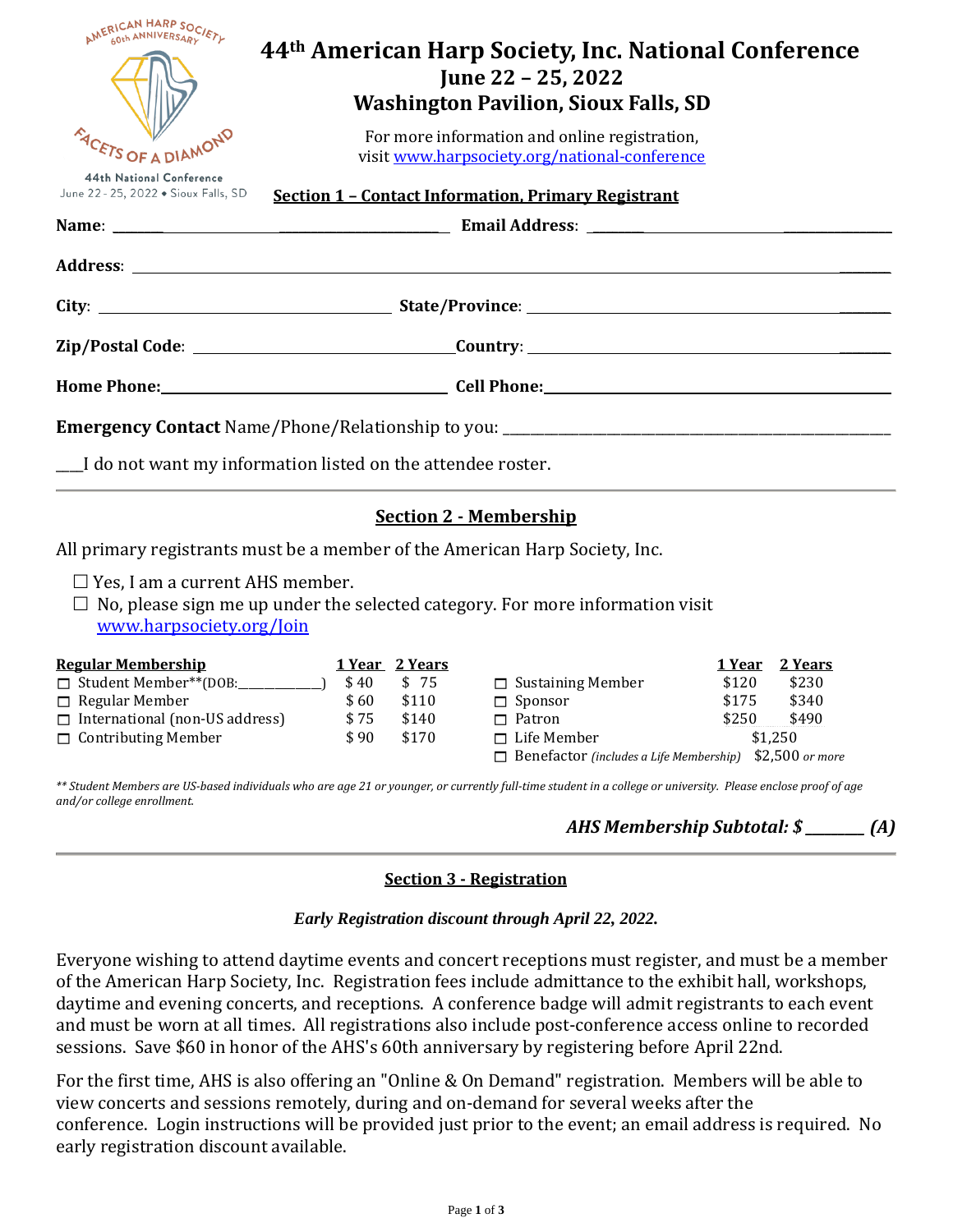Evening event tickets for non-registered guests will be available at the door for \$25.00 or on this form below.

Please select the primary AHS, Inc. member registration type(s):

| <b>Registration Type</b>      | <b>Until April</b><br>22 <sub>nd</sub> | <b>After April 22nd</b> |                         |
|-------------------------------|----------------------------------------|-------------------------|-------------------------|
| $\Box$ Adult                  | \$295                                  | \$355                   | # Adult Registrations   |
| Student                       | \$139                                  | \$199                   | # Student Registrations |
| $\Box$ Online & On-<br>Demand | \$225                                  | \$225                   | # Online & On-Demand    |
|                               |                                        |                         | Registrations           |

AHS, Inc. members registered above may also register non-harpist family members at the following rates. (A family member is defined as a parent, guardian, or other immediate family member of a student AHS member, or a spouse, life partner, or child of an adult AHS member.)

| <b>Registration Type</b>            | <b>Until April</b><br>22nd | <b>After April 22nd</b> | # non-harpist family member |
|-------------------------------------|----------------------------|-------------------------|-----------------------------|
| $\Box$ Non-harpist family<br>member | \$139                      | \$199                   | region(s)                   |

*\_\_\_\_\_\_\_\_\_\_\_\_\_\_\_\_\_\_\_\_\_\_\_\_\_\_\_\_\_\_\_\_\_\_\_\_\_\_\_\_\_\_\_\_\_\_\_\_\_\_\_\_\_\_\_\_\_\_\_\_\_\_\_\_\_\_\_\_\_\_\_\_\_\_\_\_\_\_\_\_\_\_\_\_\_\_\_\_\_\_\_\_\_\_\_\_\_\_\_\_\_\_\_\_\_\_\_\_\_\_\_\_\_\_\_\_\_\_\_\_\_*

*\_\_\_\_\_\_\_\_\_\_\_\_\_\_\_\_\_\_\_\_\_\_\_\_\_\_\_\_\_\_\_\_\_\_\_\_\_\_\_\_\_\_\_\_\_\_\_\_\_\_\_\_\_\_\_\_\_\_\_\_\_\_\_\_\_\_\_\_\_\_\_\_\_\_\_\_\_\_\_\_\_\_\_\_\_\_\_\_\_\_\_\_\_\_\_\_\_\_\_\_\_\_\_\_\_\_\_\_\_\_\_\_\_\_\_\_\_\_\_\_\_*

# **Additional & Family registrant name(s), phone(s) and email(s)** \_\_\_\_\_\_\_\_\_\_\_\_\_\_\_\_\_\_\_\_\_\_\_\_\_\_\_\_\_\_\_\_\_\_\_\_\_\_\_\_\_\_

*(Required; attach additional page if needed)*

*Registrations subtotal: \$\_\_\_\_\_\_\_\_\_\_\_\_\_\_\_ (B)*

## **Section 4 – Accommodations**

Special affordable rates for AHS National Conference guests are available at three hotels within walking distance of the Conference. **Guests must make hotel reservations directly with their select hotel.** 

- Hilton Garden Inn Downtown 1 King \$159/2 Queen \$154 + tax/fees. [Reserve here](https://www.my-event.hilton.com/fsddwgi-harp-3f2df7e0-e0ea-46c2-b62c-c35bd6e1fc1f/)**.**
- Holiday Inn City Centre \$119 + tax/fees, complimentary airport shuttle. Call 605-339-2000, with the group code "American Harp Society Group."
- Country Inn & Suites \$114 + tax/fees, complimentary breakfast. Call 605-373-0153, group name "American Harp Society" o[r online](https://www.radissonhotelsamericas.com/en-us/hotels/country-inn-sioux-falls-sd?cid=a:se+b:gmb+c:amer+i:local+e:cis+d:us+h:SDSFALLS) with the group code "Harp".

Detailed hotel information, maps, rates and booking instructions and links are available at [https://www.harpsociety.org/2022hotels.](https://www.harpsociety.org/2022hotels) Rooms and the special AHS rate may not be available after the **June 1, 2022** hotel reservation deadline. Book early. Dormitory housing is not available for the 2022 Conference.

Please check  $\Box$  if you are travelling with a service animal.